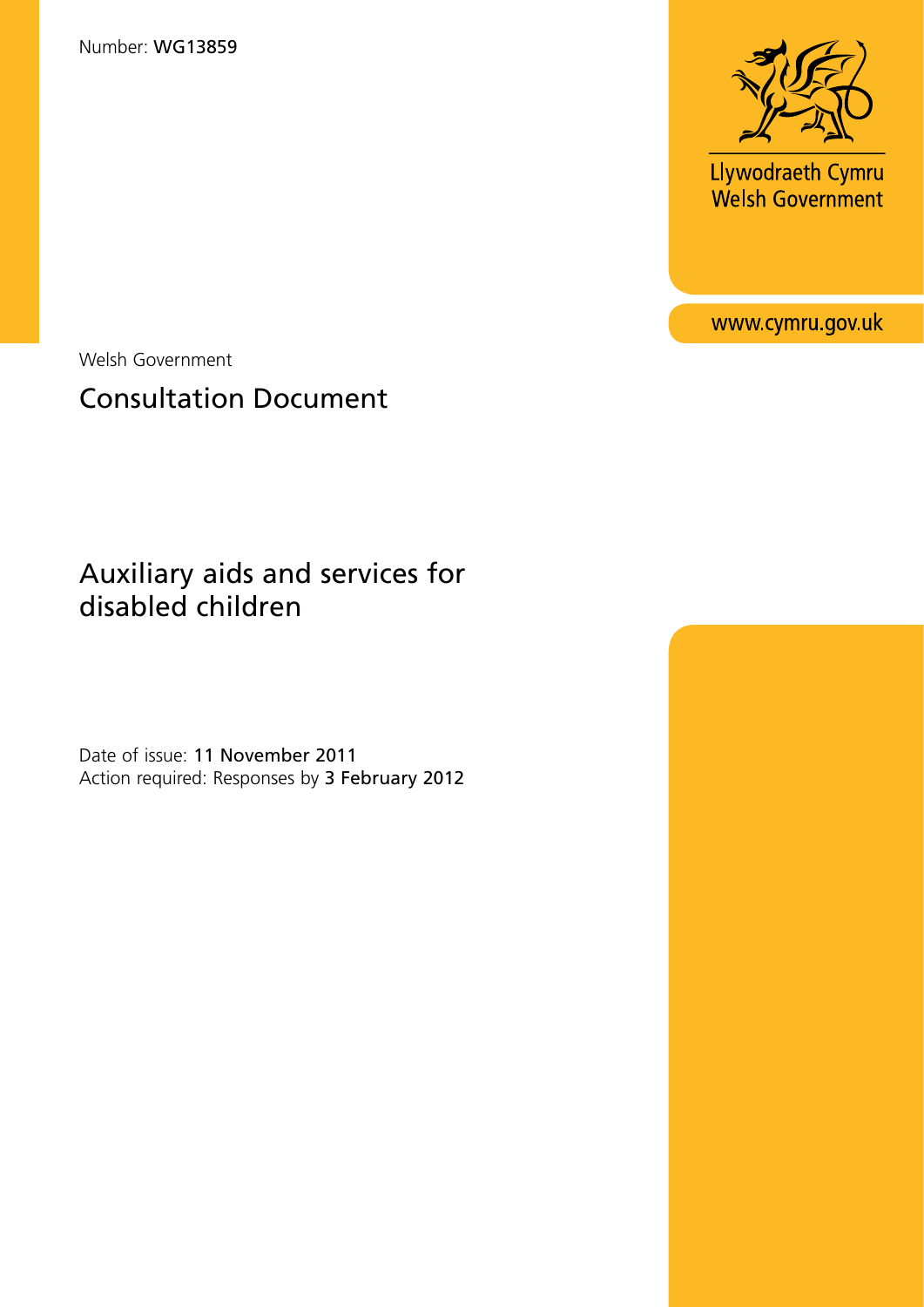# Auxiliary aids and services for disabled children

**Overview** This consultation document seeks views on commencing the provision within the Equality Act 2010 which places a duty on schools and local authorities to provide auxiliary aids as part of their duty to make reasonable adjustments for disabled children.

**How to** The consultation response form is available for completion at **respond** www.wales.gov.uk/consultations

> Responses to this consultation should be e-mailed/posted to the address below to arrive by **3 February 2012** at the latest.

**Further** Large print, Braille and alternate language versions of this **information** document are available on request. **and related documents** The consultation document can be accessed on the Welsh

- Government website at www.wales.gov.uk/consultations
- **Contact** For further information: **details** Additional Learning Needs Branch Support for Learners Division Department for Education and Skills Welsh Government Cathays Park Cardiff CF10 3NQ Tel: 029 2082 3003 Fax: 029 2080 1044
	- e-mail: AdditionalLearningNeedsBranch@wales.gsi.gov.uk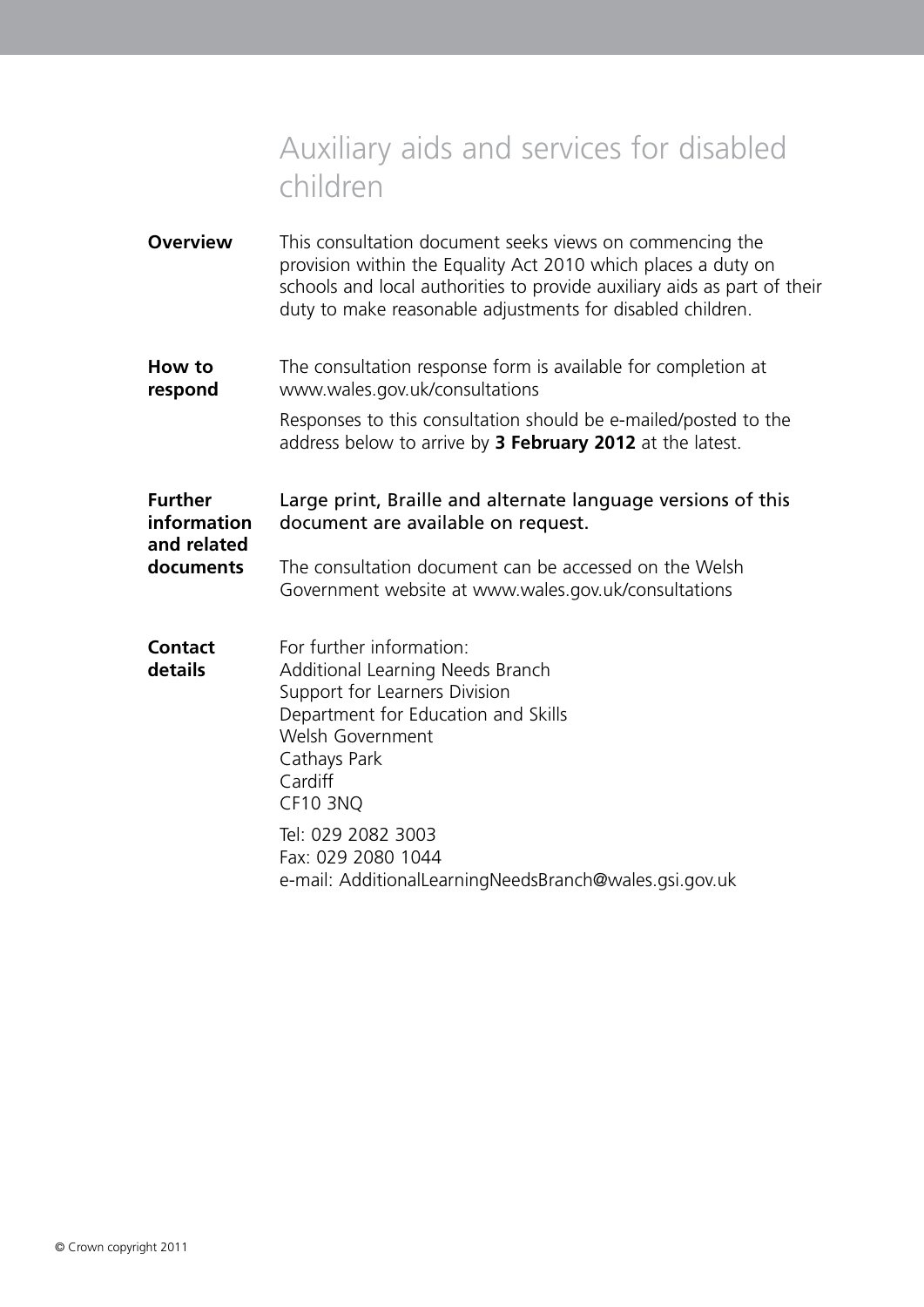#### **Data** How the views and information you give us will be used.

### **protection**

Any response you send us will be seen in full by Welsh and UK Government staff dealing with the issues which this consultation is about. It may also be seen by other Welsh Government staff to help them plan future consultations.

The Welsh Government intends to publish a summary of the responses to this document. We may also publish responses in full. Normally, the name and address (or part of the address) of the person or organisation who sent the response are published with the response. This helps to show that the consultation was carried out properly. If you do not want your name or address published, please tell us this in writing when you send your response. We will then blank them out.

Names or addresses we blank out might still get published later, though we do not think this would happen very often. The Freedom of Information Act 2000 and the Environmental Information Regulations 2004 allow the public to ask to see information held by many public bodies, including the Welsh Government. This includes information which has not been published. However, the law also allows us to withhold information in some circumstances. If anyone asks to see information we have withheld, we will have to decide whether to release it or not. If someone has asked for their name and address not to be published, that is an important fact we would take into account. However, there might sometimes be important reasons why we would have to reveal someone's name and address, even though they have asked for them not to be published. We would get in touch with the person and ask their views before we finally decided to reveal the information.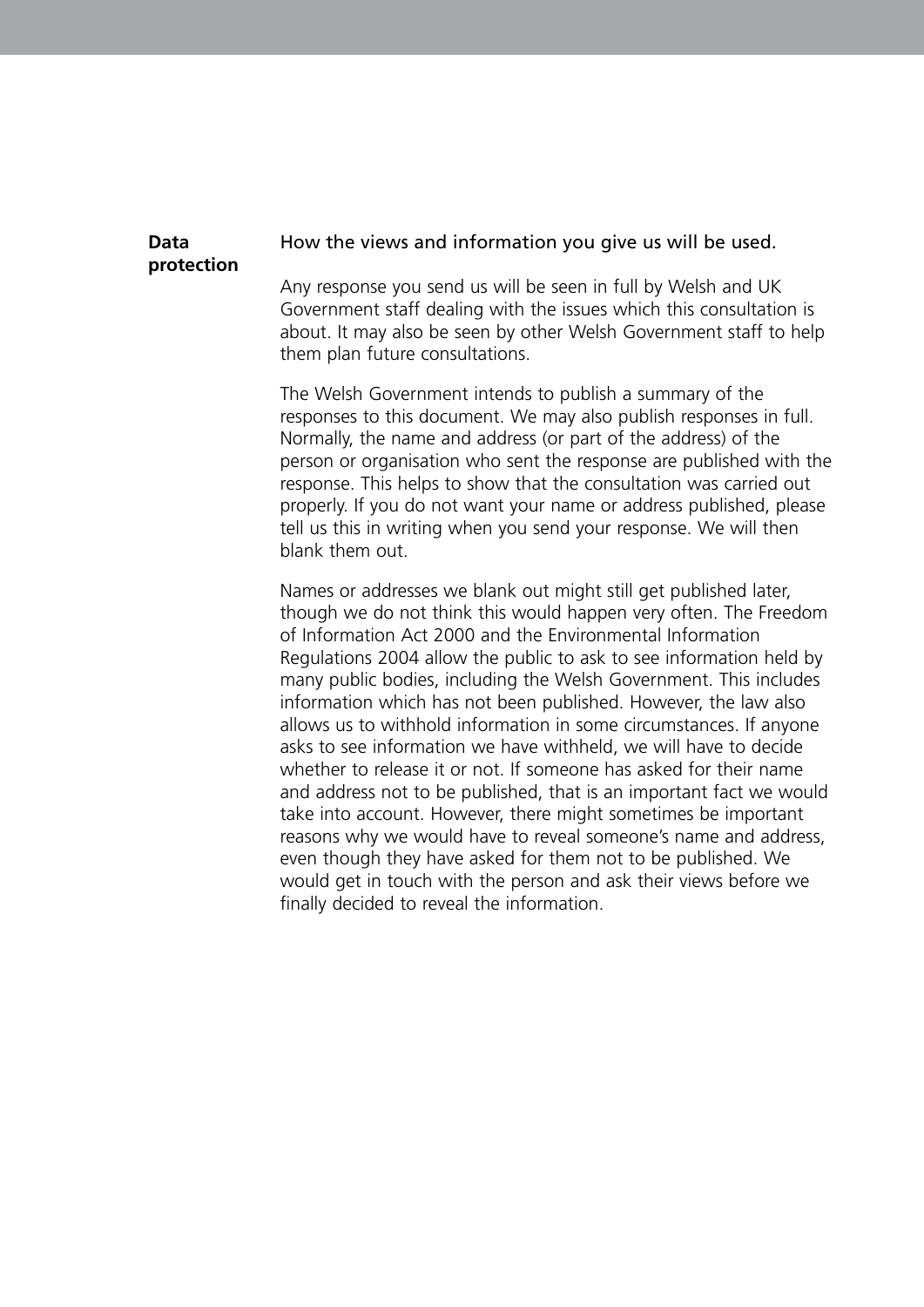### **Contents**

| Introduction                                        |  |
|-----------------------------------------------------|--|
| The new duty to provide auxiliary aids and services |  |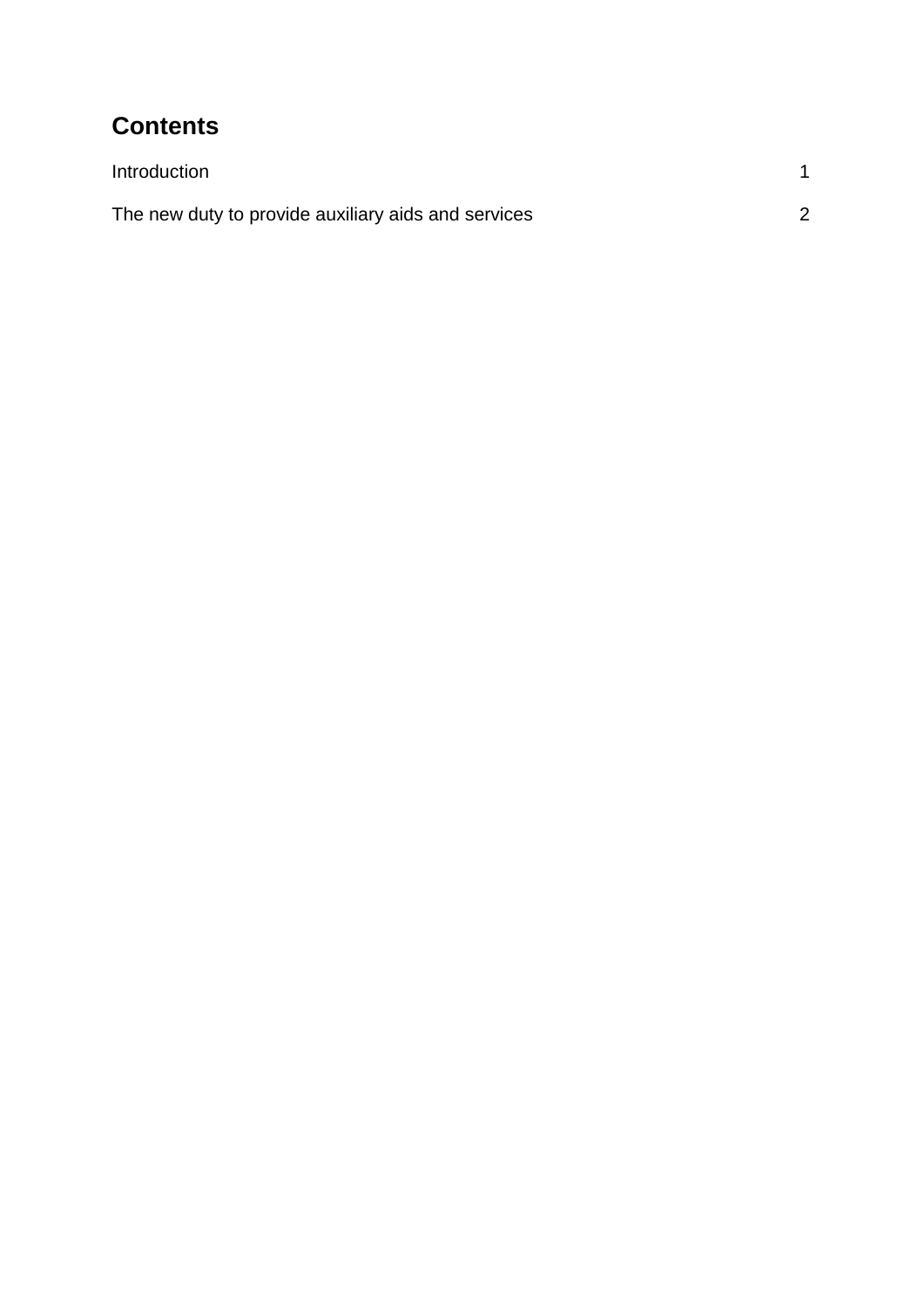### **Introduction**

1. The Equality Act ["the 2010 Act"] received Royal Assent on 8 April 2010. The Act has two main purposes – to harmonise discrimination law and to strengthen the law to support progress on equality. The 2010 Act consolidates a number of relevant enactments including the Disability Discrimination Act 1995 ["the DDA"].

2. The DDA had been amended by the Special Educational Needs and Disability Act 2001 in order to prohibit schools and local authorities from discriminating against disabled children in the matters of school admissions arrangements, exclusion and the provision of education and associated services and to oblige them to make reasonable adjustments to prevent such discrimination. However, schools and local authorities were exempted from making reasonable adjustments with regard to auxiliary aids at that time on the basis that auxiliary aids would already be provided through special educational needs (SEN) statements and through schools' and local authorities' duties under the DDA to plan to increase access to schools and the curriculum.

3. In response to a recommendation made to the UK Government in the Lamb Inquiry into parental confidence in the SEN system (report dated 16 December 2009), provision was made in the Act so that schools and local authorities in England, Wales and Scotland would no longer be excluded from the requirement to provide auxiliary aids or services (Section 20 (11) of the Act states that a reference to "auxiliary aids" includes auxiliary services) as part of their duty to make reasonable adjustments.

4. However, this new duty on schools and local authorities to provide auxiliary aids as part of the reasonable adjustments duty did not come into force at the same time as most of the rest of the 2010 Act, that is 1 October 2010.

5. This consultation seeks responses on two issues – firstly, the date by which the new duty should be brought into effect, including consideration of whether there are any reasons why the duty should not be commenced or should be commenced later than September 2011; secondly, whether regulations under section 22 of the 2010 Act would be necessary to define the duty on schools and local authorities to provide auxiliary aids. Regulations under section 22 could make provision as to the circumstances in which it is, or in which it is not, reasonable for a school/local authority to have to take certain steps as part of the reasonable adjustments duty or could set out things which are, or which are not, to be treated as auxiliary aids.

6. The 2010 Act makes a Minister of the UK Government responsible for commencing the new auxiliary aids duty, making any regulations under section 22 of the 2010 Act and for undertaking any consultation regarding these matters in relation to Wales. The Welsh Ministers have agreed however to consult in relation to Wales on the UK Minister's behalf under section 83(1) of the Government of Wales Act 2006. It is understood that consultations will take place in England and Scotland on the questions posed in this consultation. The UK Government has confirmed that responses to the consultations in England, Scotland and Wales will be taken into account when deciding these questions. It is possible that separate provision in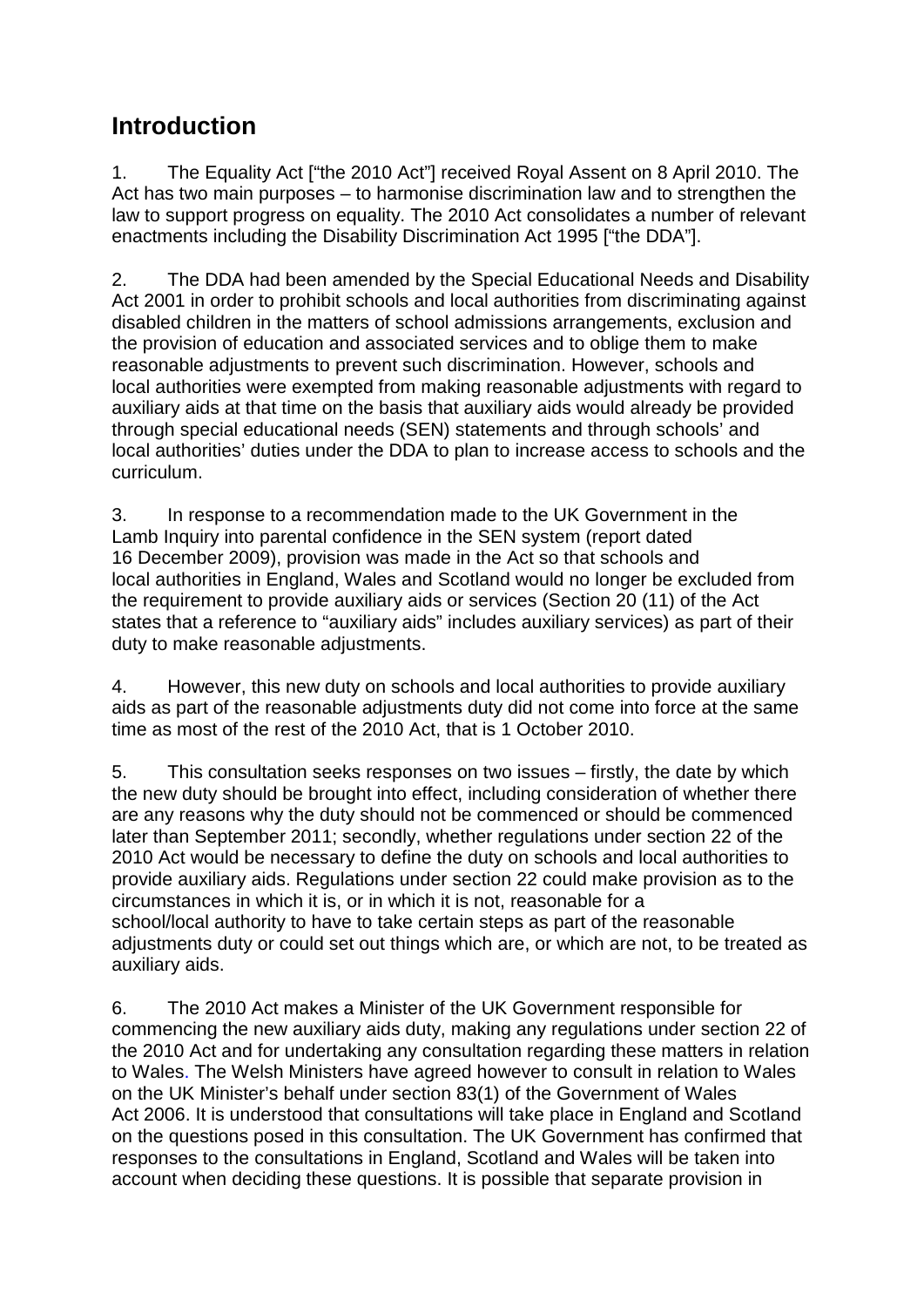relation to commencement and regulations may be made depending upon the outcome of the consultation in each jurisdiction.

#### **The new duty to provide auxiliary aids and services**

#### **Which bodies does it apply to?**

7. The new duty applies to local authorities when exercising functions under the Education Acts, local authority maintained schools, local authority maintained nursery schools, independent schools, and non-maintained special schools. (The duty already applies to other service providers and public authorities, including early years providers that are not part of a maintained school.)

#### **Which children does the duty cover?**

8. The duty covers children who are disabled within the definition given in section 6 of the 2010 Act. The Act defines a disabled person as: a person who has a physical or mental impairment, such impairment having a substantial and long-term adverse effect on the person's ability to carry out normal day-to-day activities. The duty to provide auxiliary aids as a reasonable adjustment does not apply to children who have special educational needs who do not meet the definition of having a disability as set out in the Act.

9. The duty to make reasonable adjustments is an anticipatory duty. This means that it applies not only to disabled pupils who are already at a school but also to disabled pupils who may be admitted in the future. This does not mean that schools and local authorities have to anticipate every possible auxiliary aid and service that might be required by current or future disabled pupils, but that they should anticipate those auxiliary aids and services which it would be reasonable to expect may be needed, such as printing text in large fonts for pupils with visual impairments or providing hearing loops for children with hearing impairments. Schools and local authorities need to be aware of the auxiliary aids and services that may be required but will not need to provide them ahead of an individual need being identified. Schools and local authorities already have a duty to plan to increase access to premises and the curriculum and a duty (which includes an anticipatory duty) to make reasonable adjustments in relation to provisions, criteria or practices which may put a disabled person at a substantial disadvantage.

#### **In what circumstances does the duty apply?**

10. Section 20(5) of the 2010 Act says that the duty applies "where a disabled person would, but for the provision of an auxiliary aid, be put at a substantial disadvantage in relation to a relevant matter in comparison with persons who are not disabled". When the duty applies there is a requirement for the person to whom the duty applies "to take such steps as it is reasonable to have to take to provide the auxiliary aid". So, in the schools context, providers are not under a duty to provide an auxiliary aid or service to a disabled pupil just because it may be of benefit to the pupil, but only where not providing the auxiliary aid or service would mean that the pupil was put at a "substantial disadvantage" as compared with non-disabled pupils.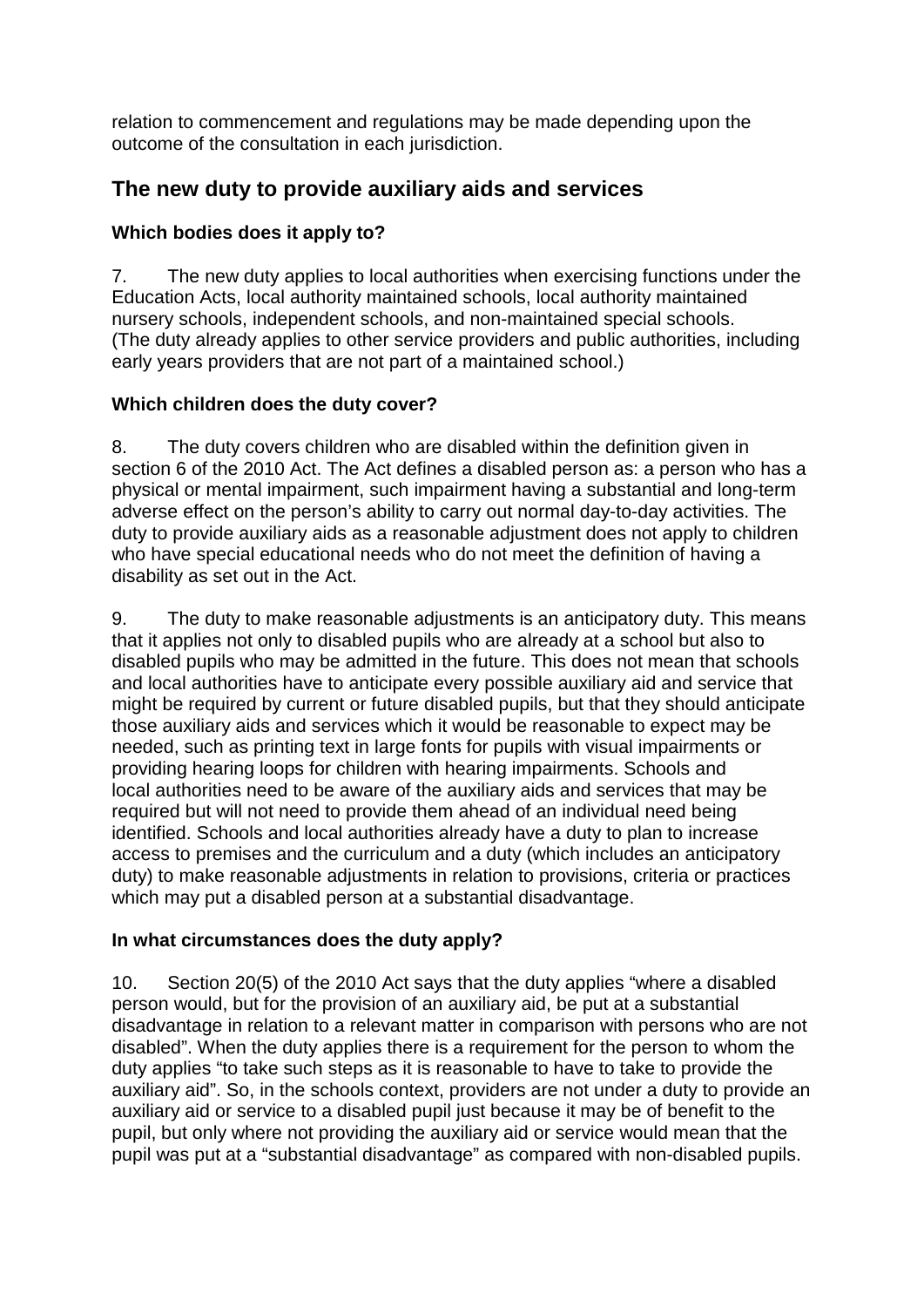#### **What are auxiliary aids and services?**

11. There is no current definition in legislation as to what auxiliary aids and services are. There is a power under section 22 of the 2010 Act to make Regulations to say which things are, and which are not, to be treated as auxiliary aids (see paragraph 12 below). In the case of Bedfordshire County Council v Dixon-Wilkinson ([2009] EWCA Civ 678) Lord Justice Wall chose not to express an opinion on what may or may not constitute "auxiliary aids and services", but referred to the Oxford English Dictionary definition of auxiliary as "helpful, assistant, affording aid, rendering assistance, giving support or succour". Similarly, in the case of K v The School and the Special Educational Needs and Disability Tribunal ([2007] EWCA Civ 165) Lord Justice Wall said that auxiliary aids and services "are things or persons which help" and referred to the former Disability Rights Commission's Code of Practice for Schools (2002) which gave the example of a child with a hearing impairment who has twice-weekly visits from a peripatetic teacher of the deaf and the use of a personal FM system (radio aid) as being an example of an auxiliary aid or service.

12. The auxiliary aids duty under the 2010 Act does not include a duty to remove or alter physical features. The duty to remove or alter physical features is a separate reasonable adjustments duty (referred to in the Act as the "second requirement") which does not apply to schools or local authorities when exercising their functions under the Education Acts as schools and local authorities are alternatively obliged to plan to increase access to school premises and the curriculum.

#### **What is "reasonable" when making "reasonable adjustments"?**

13. Just as there is no explicit legal definition of auxiliary aids and services, there is also no explicit definition in law of what constitutes "reasonable" when making reasonable adjustments. The Equality and Human Rights Commission (EHRC) has already published non-statutory guidance for schools and is currently consulting on an updated version of its statutory code of practice for schools. The statutory code will give advice on what constitute auxiliary aids and services in the schools context and when it would be reasonable to have to make adjustments.

14. As referred to in paragraph 11, a Minister of the UK Government has the power to make Regulations under section 22 of the 2010 Act in relation to the duties to make reasonable adjustments. Regulations made under this power could provide for:

- matters to be taken into account in deciding whether it is "reasonable" for a person to have to take a particular step;
- circumstances in which it is, or in which it is not, reasonable for a person (such as a school or a local authority) to have to take steps of a prescribed description; or
- things which are, or which are not, to be treated as auxiliary aids.

15. The power to make Regulations also existed under the DDA but, so far, no Regulations have been made. Other service providers in relation to whom the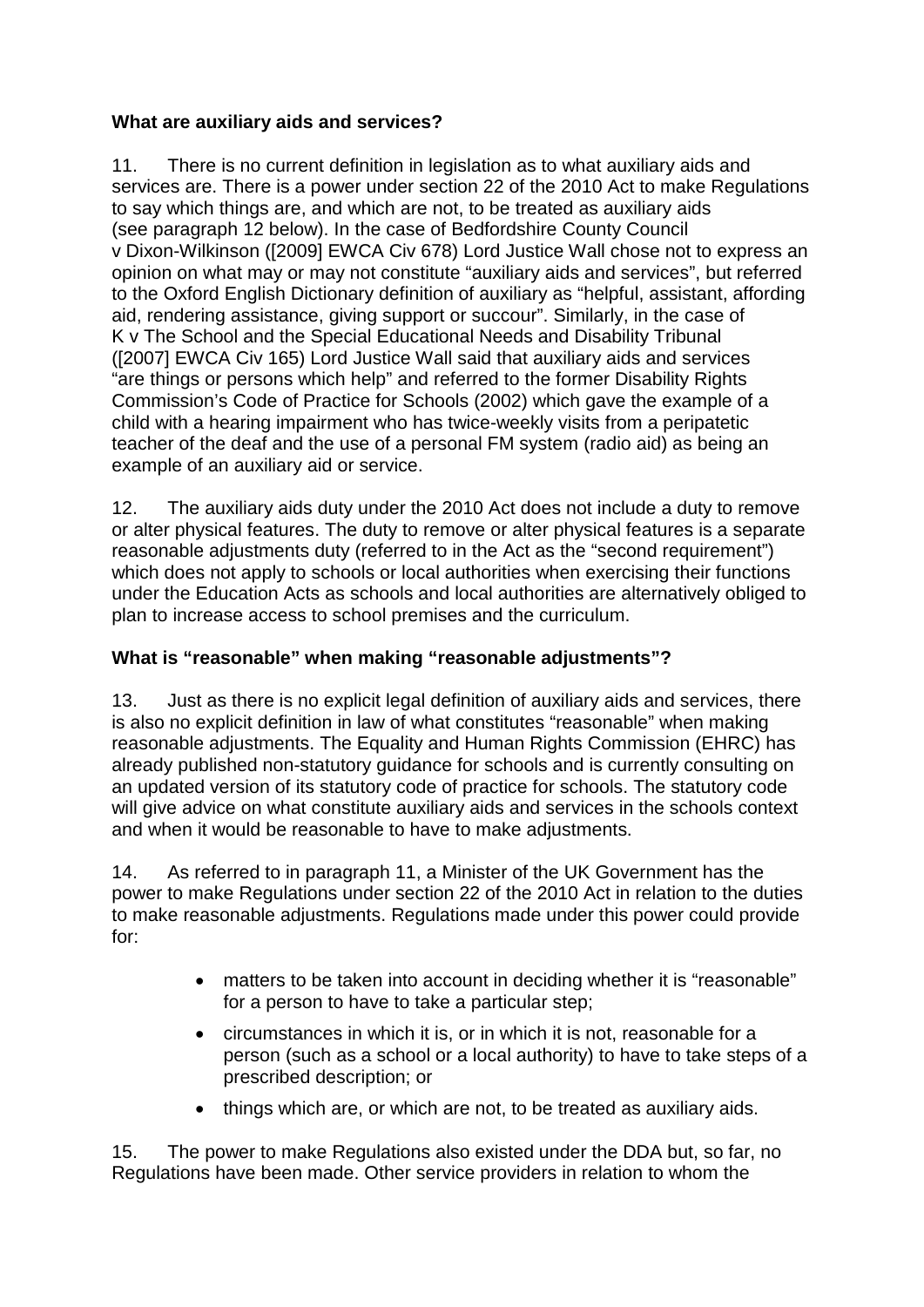auxiliary aids duty already applies, such as early years providers and further and higher education providers, have been able to meet the duty without requiring Regulations to define auxiliary aids and services or what is reasonable. It is the UK Government's view that it should not be necessary to make Regulations in respect of the application of the auxiliary aids duty to schools and local authorities. The UK Government also considers that there would be difficulties with making Regulations which listed auxiliary aids and services because the Regulations would have to be amended to reflect new aids and services as they became available. However the UK Government is keen to receive views on this issue. If Regulations were not made at the time of commencement of the auxiliary aids and services duty there would still be the opportunity to make Regulations at a later date if this proved to be necessary, for example, to address specific issues. In this regard, please **see Question 2**.

#### **What will be the relationship between the auxiliary aids and services duty and schools' and local authorities' special educational needs duties under Part IV of the Education Act 1996?**

16. It has been estimated that a quarter of children identified as disabled under the DDA do not also have an identified  $SEN<sup>1</sup>$  $SEN<sup>1</sup>$  $SEN<sup>1</sup>$  and, therefore, the remaining three quarters of disabled children do have SEN. Thus there is a large degree of overlap, but not an absolute correlation, between the disabled children cohort and the SEN cohort. Local authority maintained schools and local authorities already have duties to identify and meet pupils' special educational needs under Part IV of the Education Act 1996. Local authority maintained schools already have a duty to use their best endeavours to make the special educational provision that a child's learning difficulties call for. Local authorities, where necessary, have a duty to assess children's SEN and draw up SEN statements setting out the child's SEN and the special educational provision that will be made to meet the child's needs. The statutory guidance in the SEN Code of Practice recommends a graduated approach to meeting children's needs of "School Action", where the child's SEN is met through the resources which are normally available to the school, "School Action Plus", where the school might receive some outside help, and statements.

17. An indicator that a child may need a statutory assessment and a statement is where it would not be reasonable to expect a maintained mainstream school to meet a child's needs from its normal resources, even with some outside help via School Action Plus. Schedule 2 to the Education (Special Educational Needs) (Wales) Regulations [2](#page-7-1)002<sup>2</sup> sets out the form a SEN statement must take. In Part 3 of the statement the local authority must specify the special educational provision it considers appropriate to meet the child's SEN and in particular "any appropriate facilities and equipment, staffing arrangements and curriculum" that are required. The UK Government has indicated that it would expect any auxiliary aids and services which a child needs and which a maintained mainstream school could not be expected to meet from its normal resources would be set out in a child's statement, and a school would not be expected to provide these alternatively via the

1

<span id="page-7-0"></span><sup>&</sup>lt;sup>1</sup> Porter, J., Daniels, H., Georgeson, J., Hacker, J., Gallop, V., Feiler, A., Tarleton, B., Watson, D. (2008) *Disability data collection for children's services*. 2

<span id="page-7-1"></span> $\frac{1}{2}$ S.I. 2002/152.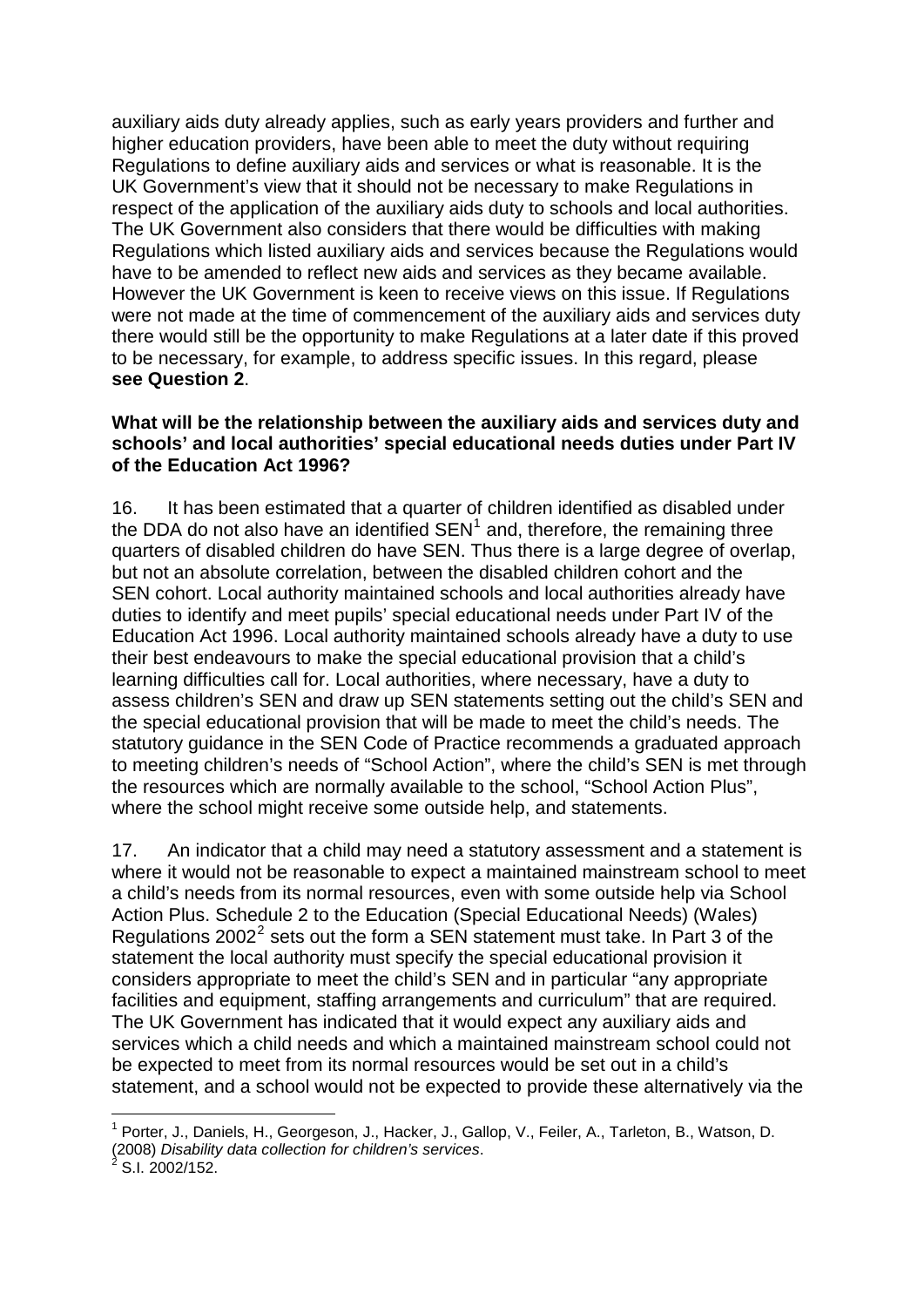reasonable adjustments duty to provide auxiliary aids and services under the 2010 Act. The UK Government also believes that the great majority of children who need auxiliary aids and services will already be receiving them through SEN statements and so it is likely that things that disabled pupils might need that would otherwise fall within the auxiliary aids reasonable adjustments duty are probably already largely being met through the SEN route.

18. The new requirement for schools and local authorities to provide auxiliary aids is designed to ensure that there will be no disabled person who would be at a substantial disadvantage if this duty did not exist, for example disabled children without SEN statements. However, the UK Government believes that many schools will already be making reasonable adjustments to provide auxiliary aids and services for these disabled children.

#### **When will the duty fall to a maintained school and when to the local authority?**

19. The duty to make reasonable adjustments to provide auxiliary aids and services falls on both schools and the local authorities which maintain them. (For non-maintained schools, see paragraph 21 below). What might be unreasonable for a school to provide may nonetheless be reasonable for a local authority to provide when exercising its functions under the Education Acts. However, there should be no assumption that, where it is unreasonable for a school to provide an auxiliary aid or service, say on cost grounds, it would then be reasonable for the local authority to provide it. The decision would depend on the facts of each individual case and it is not possible to give specific guidance on this issue. However, it may be possible for local authorities and the schools they maintain to draw up agreements locally as to when it would be reasonable to expect a school to provide the auxiliary aid or service and when it would be reasonable for the local authority to do so. Some local authorities already have agreements with their schools on the provision of equipment with cost thresholds beyond which the local authority pays for the equipment and local areas may want to draw up agreements covering auxiliary aids and services more generally.

20. The nature of the aid or service and local arrangements will help to determine what it would be **reasonable** for the school or the local authority to provide. For example, where there is a centrally organised visual or hearing impairment service it may be reasonable to expect the local authority to provide more expensive aids or support through those services but not reasonable for the school to have to provide them. Referring to paragraphs 16 to 18 above, it may be that the child in question already has a SEN statement, or a statutory SEN assessment will be conducted and the child will have a statement in future, which will provide access to the prime auxiliary aids and services that he or she needs with there then being no necessity for the school to provide further services under the reasonable adjustments duty.

#### **How does the auxiliary aids duty affect independent schools and non-maintained special schools?**

21. The new duty to make reasonable adjustments to provide auxiliary aids and services applies to independent schools, including non-maintained special schools (NMSS). These schools are not in the same situation as maintained schools as they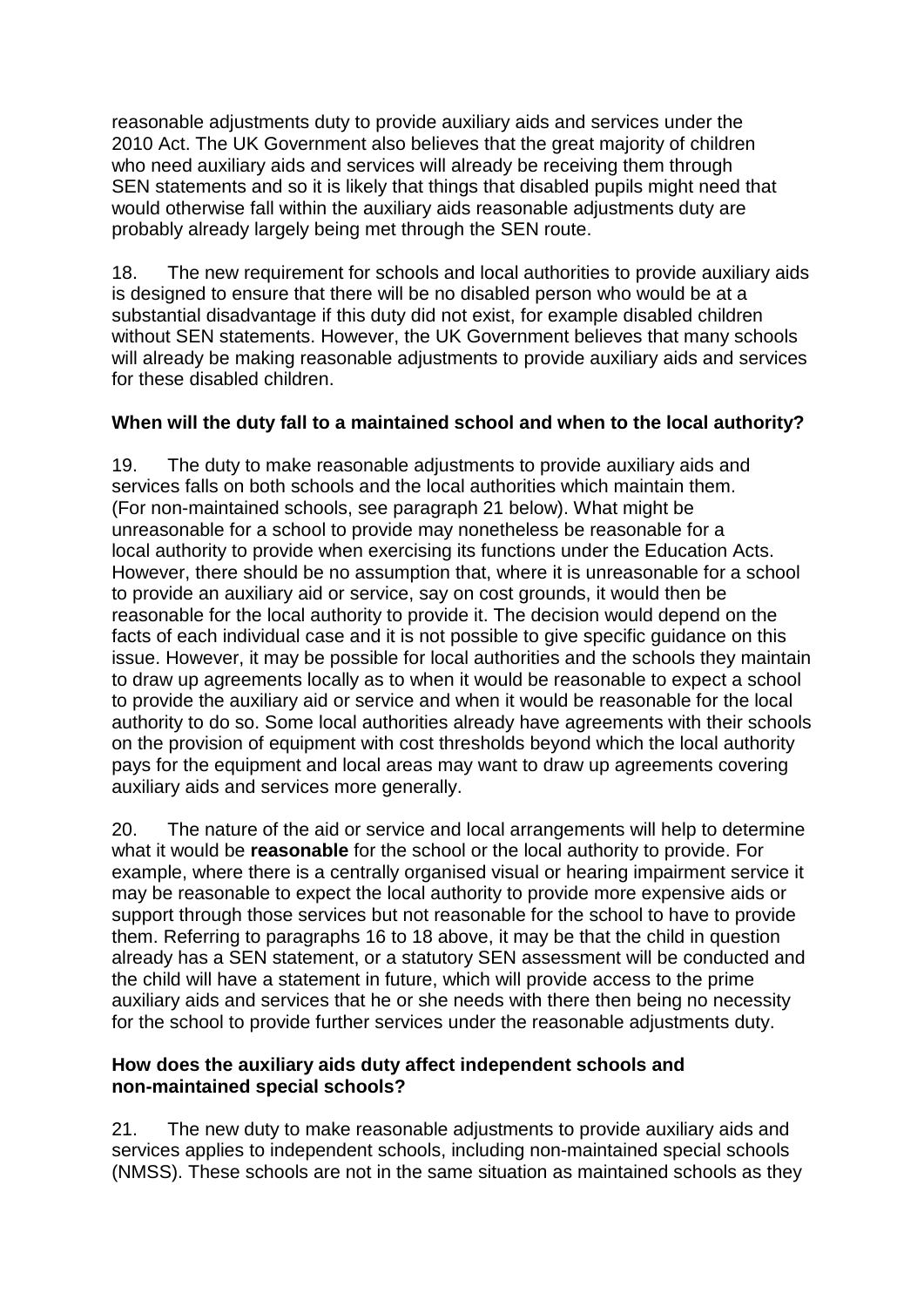do not routinely have available to them the local authority's support services. However, the local authority's duty, where necessary, to assess and draw up SEN statements applies to all children from its area whether they are educated in the maintained or non-maintained sector. Local authorities may place children with statements in independent schools specially organised to make provision for children with SEN or in NMSS precisely in order to give children access to the specialist aids or services such schools can provide, so it is unlikely that additional auxiliary aids or services would reasonably be required for these children, as they are likely to already have access to those aids necessary to help them overcome any substantial disadvantage arising from their disability. Where disabled children without statements who need auxiliary aids and services to prevent them suffering substantial disadvantage are in "mainstream" independent schools those schools will need to consider whether it would be reasonable to provide the aids or services. Should they consider that it would not be reasonable, they or the parents of the child in question may want to request a SEN statutory assessment of the relevant local authority with a view to the child being given an SEN statement which would specify the auxiliary aids or services he/she may need.

#### **What is the likely burden on schools and local authorities as a result of the new auxiliary aids duty?**

22. When local authorities in England and experts in the disability field were contacted at the time the amendments to the Equality Bill were proposed (to expand the reasonable adjustments duty to schools and local authorities) opinion was divided. Many felt that this duty would not present a significant new burden on schools and local authorities because disabled children who needed auxiliary aids and services were, by and large, already being provided with them, primarily through the SEN framework. However, there was an underlying view that the new duty could potentially make schools and local authorities responsible for providing a wide range of aids and services, including aids and services which should otherwise be provided by other statutory agencies. As mentioned in paragraph 13, the EHRC will be producing a statutory code of practice and non-statutory guidance for schools which will give examples of when it is likely that it would be reasonable for a school or local authority to provide an auxiliary aid or service. Schools and local authorities must have regard to the statutory Code.

23. The Code will give a view on what constitutes an auxiliary aid or service in the schools context and when it would be reasonable for a school to take steps to provide an aid or service. Whether schools and local authorities will be under a duty to provide auxiliary aids and services will depend on the facts of each individual case. It would be for the Special Educational Needs Tribunal for Wales to decide what is reasonable in any particular case if there is a disability discrimination dispute before the Tribunal and the local authority or school is in Wales.

24. At this point, it is worth reminding readers of the nature of the auxiliary aids reasonable adjustments duty. It covers pupils who fall within the definition of disabled persons in the 2010 Act. Those pupils must, but for the provision of an auxiliary aid or service, be at a "substantial disadvantage" in comparison with non-disabled pupils. Finally, it must be reasonable for schools and local authorities to take steps to avoid that disadvantage by providing an auxiliary aid or service. A number of factors,